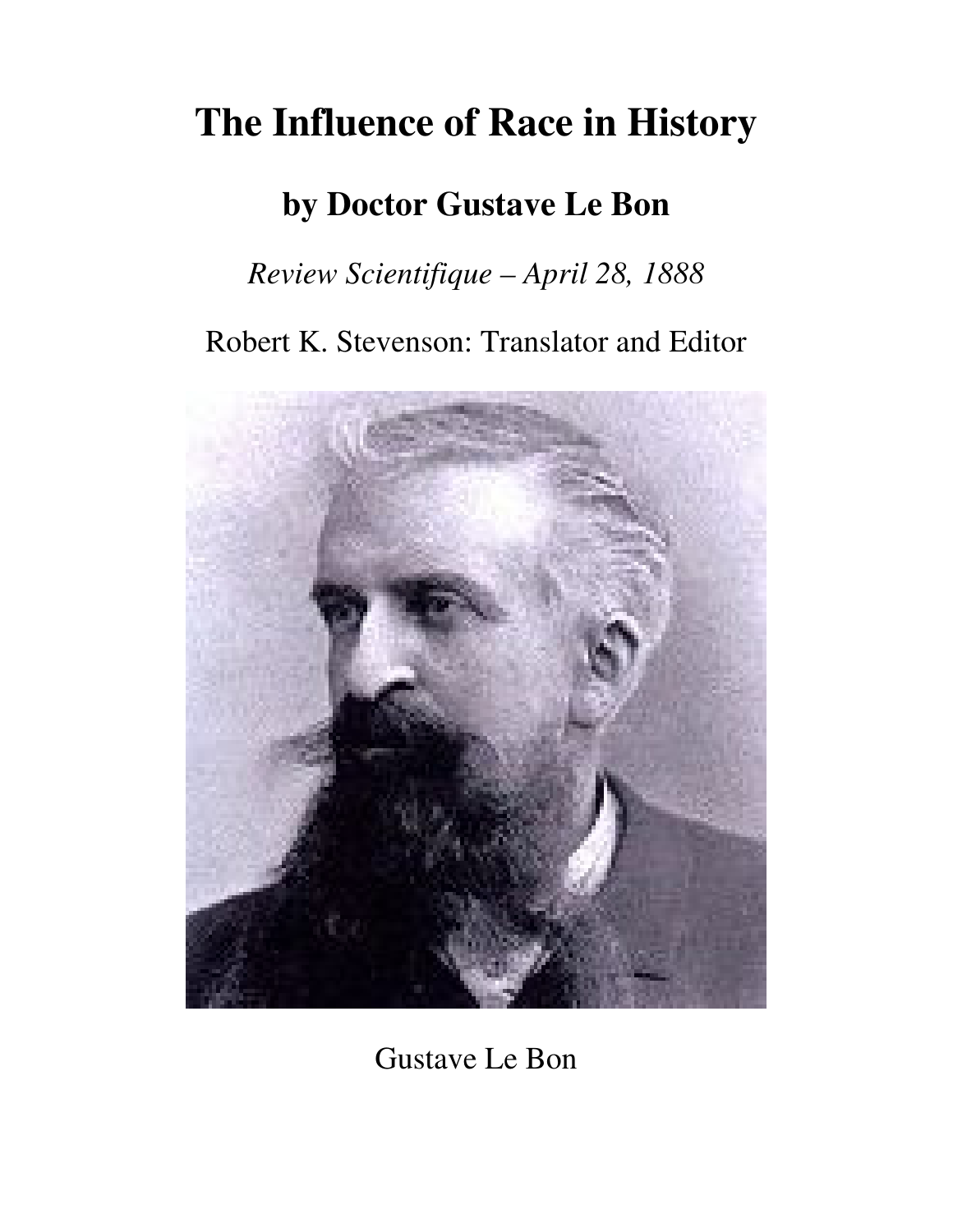#### **The Influence of Race in History**

 **I.** 

Historical studies are undergoing in our day a profound transformation: from being almost exclusively literary but a few years ago, they are tending to become almost exclusively scientific today. From the reading room of the litterateur, they are crossing over into the laboratory of the scientist.

It is not only the progress of modern-day archeology that has given new vigor to our learnings and ideas in history. The discoveries realized in the physical and natural sciences have contributed even more; it is thanks to them that the notion of natural causes is becoming imbued more and more in history, and we are getting used to considering historical phenomena as being subject to laws that are just as invariable as the ones that guide the course of the stars or the transformations of the body. The role that all the historians of old has attributed for so long to Providence or to chance is today only attributed to natural laws, as entirely withdrawn from the action of chance as from the will of the gods. Certain of these laws govern chemical combinations and the attraction of matter; likewise, it is other of these laws which govern thoughts, the actions of men, as well as the birth and waning of beliefs and empires. These laws of the mental and moral world, we often disregard them, but we are never able to elude them. "They operate sometimes for us, sometimes against us," justly noted an eminent historian, "but always the same and without taking heed of us: rather, it is we who need to take heed of them."

Above all, though, it is the progress of the natural sciences that is responsible for the ideas that are beginning to be assimilated more and more in history. They are the ones which, having brought to light the totally preponderant influence of the past on the evolution of living beings, show us that it is the past of societies that one ought to first study in order to understand their present state and ascertain their future. Just as the naturalist today discovers the explanation of living beings in the study of their ancestral forms, likewise the philosopher who desires to understand the origin of our ideas, institutions, and beliefs must first study their earlier forms. Envisaged in this way, history, the interest in which will seem very weak when it restricts itself to the enumeration of dynasties and battles, acquires today an immense interest. Of all the sciences it is bound to be the foremost one, because it is the synthesis of all the others. The sciences that we usually devote ourselves to direct us to figure out and decipher a substance, an animal or a plant. By contrast, history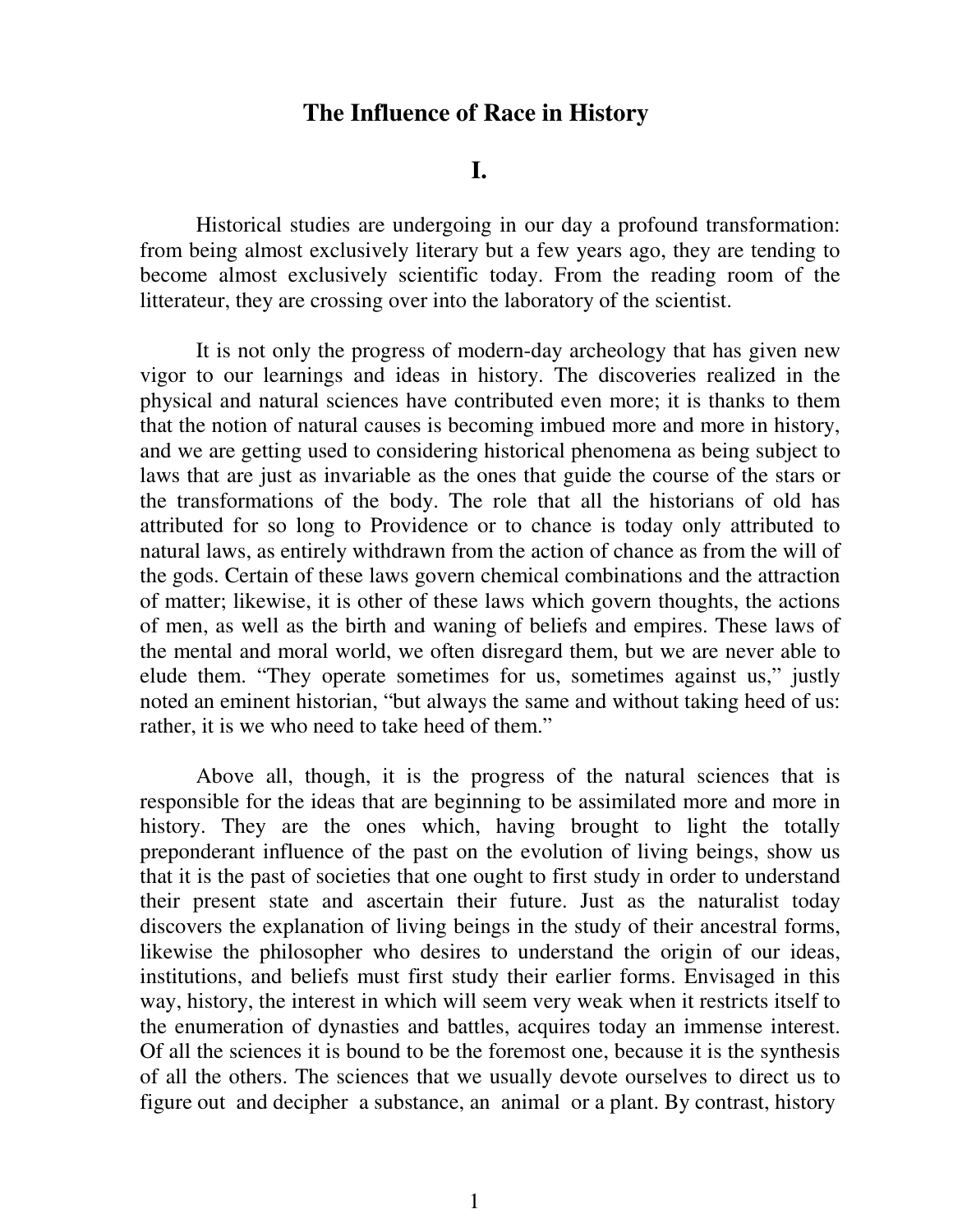teaches us to decipher humanity and permits us to understand it; indeed, the human spirit cannot propose any higher and more useful pursuit than this.

The method that the modern-day scientist applies today to history is identical to the one that the naturalist employs in his laboratory. A society can be considered like an organism that is undergoing development. There is a social embryology just like there is an animal or plant embryology, and the laws of evolution that regulate them are of the same order. Animal embryology, in going back step by step in time in the ladder of existence, proves that our earliest ancestors are most closely related to lower animals than to ourselves, and allows us to see how each of our organs has emerged by slow transformations, chosen by selection and accumulated by heredity, from a much coarser organ. We know how the fin of the amphibian became the membrane that sustained in the air the pterodactyl, then the wing of the bird, next the paw of the mammal, and finally the hand of man. *Social embryology*, or, to employ a simpler term, the study of civilizations, shows us 1) the series of the progressions in which the marvelous and complicated mechanism of civilized societies makes it way from the savage state where for a long time mankind maintained itself, and 2) how our ideas, sentiments, institutions, and beliefs have their roots in the earliest ages of humanity. Instead of observing how formerly an abyss existed between peoples who ate their aged parents and those who waste their attentions on their old, crying on their tombs, between peoples who regarded women as lower animals belonging to all members of the tribe and those who have enwrapped them in a chivalrous cult, between those who put to death all their deformed children and those who lodge in magnificent asylums the idiots and incurable, I shall focus on the tight bonds which across the ages have united the most different ideas, institutions, and beliefs. We will discover that today's civilizations have sprung from past civilizations, and contain the germ of all civilizations to come. The evolution of ideas, religion, industry and the arts, in a word, of all the elements which enter into the make-up of a civilization, is just as regular and inevitable as the one comprising the diverse forms of an animal series.

#### *II.* **II.**

The factors which determine the birth and development of the basic elements of a civilization are just as numerous as those which govern the development of a living being. Their study has hardly begun today; indeed, one will search in vain for the presence of such a study in most history books. It is nevertheless possible to place in evidence the influence of several of these factors.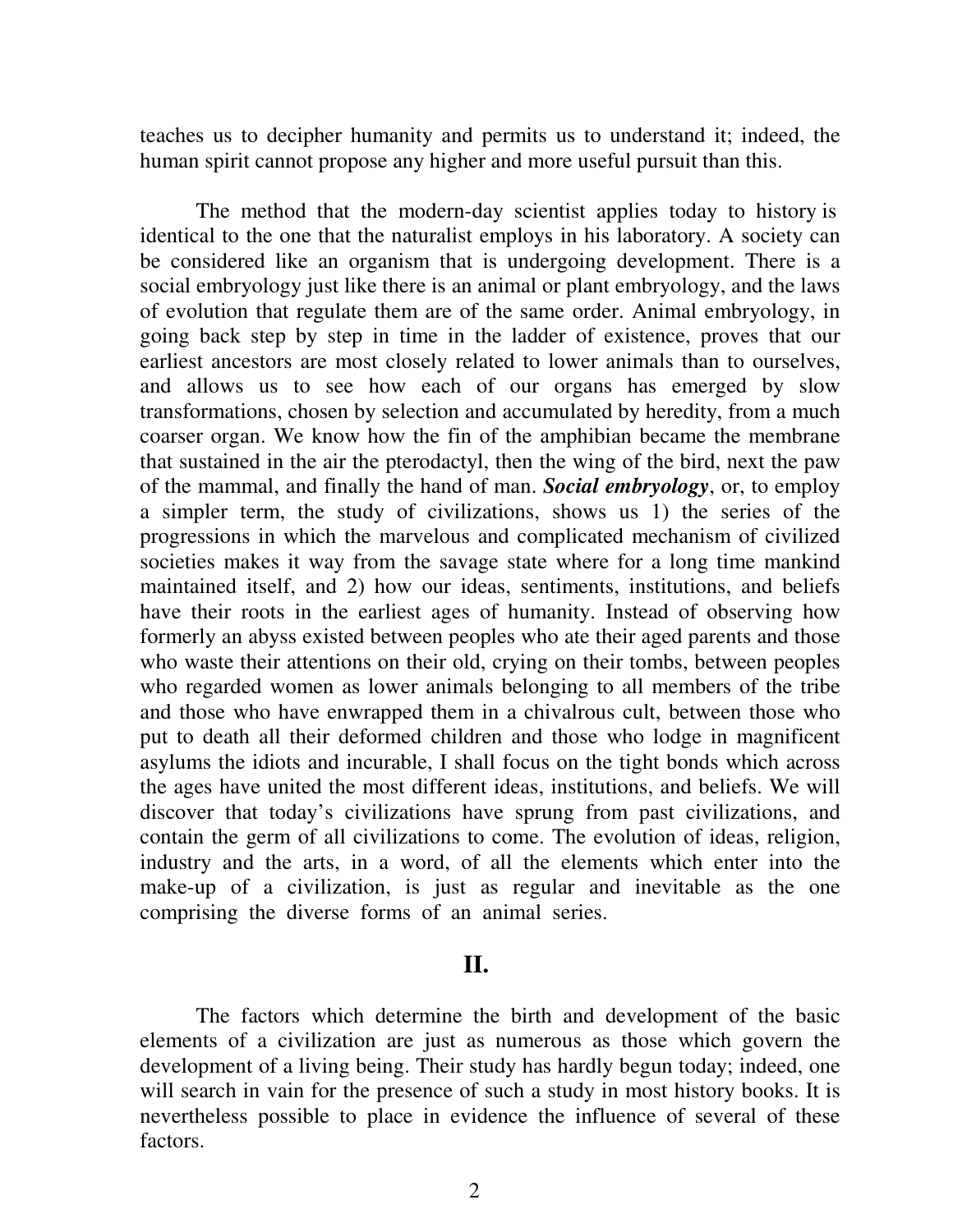Among these factors, one of the most important—perhaps the most important because it represents the synthesis of all the others—is race, that is to say, the ensemble of the physical, moral and intellectual qualities which characterize a people. It is exclusively to the study of its influence that this present paper is being dedicated.

 At the moment when the races of mankind first appeared in history, they has in general already acquired fairly stable qualities which could only be transformed very slowly afterwards. The oldest Egyptian bas-reliefs, upon which are found reproduced the diverse peoples which the Pharaohs were in touch with, show us that our present-day large classifications of races may already be applicable to the dawn of history.

 Human races, or—to speak in a perhaps more scientific language—the diverse human species which live on the surface of the globe, took shape over the hundreds of thousands of years that have preceded historical times. They undoubtedly formed themselves like all animal species, by means of slow changes produced by natural selection, hereditary accumulations, and the variability of the environment and habitat. But, if we understand the general laws of this slow evolution, we only know the details, a matter which we shall not, moreover, occupy ourselves with here. Taking the wholly formed races, my aim in this paper is to demonstrate the immense importance that the moral and intellectual qualities of the races under the sway of a civilization play in its development. In order to understand the history of peoples, the genesis of their institutions, their morality and beliefs, it is their mental constitution that it is necessary for one to first study.

 It is in vain for us to ask of anatomical characteristics, as we have done for a long time, the means to differentiate races. The color of the skin or hair, as well as the shape or volume of the skull, only provide us very rough divisions. Psychology alone permits us to clearly specify the differences that exist between diverse races. It shows us that peoples whose mental constitution is similar will have similar destinies when they are placed in analogous circumstances, even though they might differ very much by their exterior aspect. It is thus that we rightly are able to compare the modern-day English to the ancient Romans. Indeed, there exists an obvious relationship in the mental constitution of these two peoples: same indomitable energy of character, same respect of their institutions (and same disposition to change them slowly and unjoltingly), and same ability to conquer peoples and maintain colonies. From the point of view of the exterior type, there is on the other hand a complete dissimilarity between the Roman with his stocky, robust shape, vigorous and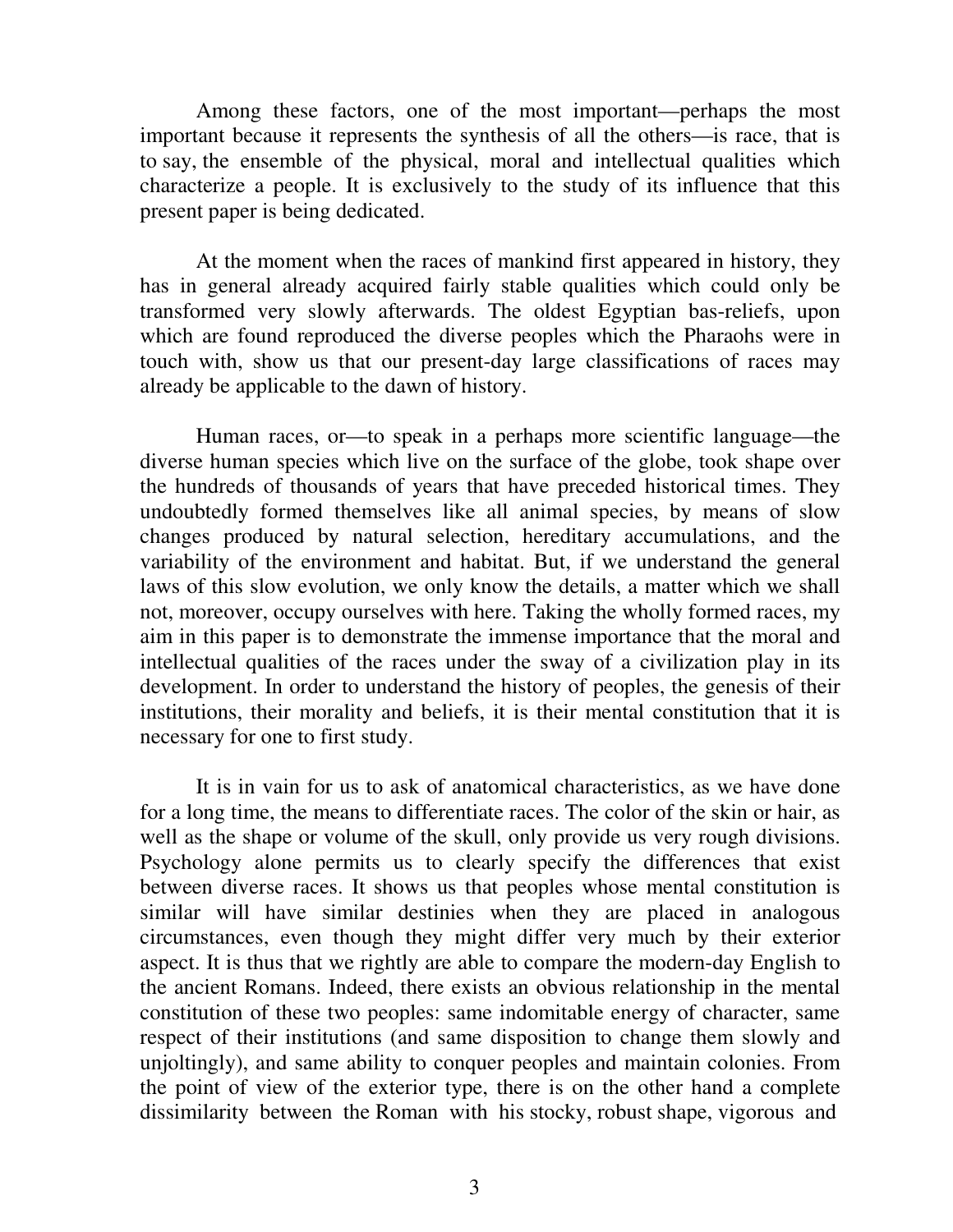short profile, bronze skin, dark eyes and hair, and the Anglo-Saxon with his tall, elongated figure, white skin, light-colored eyes and blond hair.

 In waiting for the era, probably far into the future, where the progress of the study of the brain will have revealed to us the cerebral differences corresponding to the diverse modes of feeling and thinking, we ought to restrict ourselves to differentiating peoples only by their psychological qualities.

 The two fundamental psychological elements that it is always necessary to study in a people are character and intelligence. From the standpoint of the success of a race in the world, character possesses an infinitely greater importance than that of intelligence. Ancient Rome in its decline most assuredly possessed more superior minds than the Rome of the early ages of the republic; brilliant artists, eloquent orators, clever writers appeared here by the hundreds. But, what it did not have were men of virile and energetic character, undoubtedly little mindful of the refinements of the mind, but who were very mindful of the city whose grandeur they had established. When its citizens lost these qualities, Rome was obliged to cede its place to much less intelligent, though much more energetic, peoples. The conquest of the old Greco-Latin world, refined and lettered, by semi-barbaric Arab tribes constitutes another example of the same kind. History, moreover, is full of such examples, and the future no doubt will present others.

 From the point of view of the historical development of a people, its character plays a superior role to that of its intelligence. From the point of view of the level of the civilization, it is on the contrary intelligence which is the predominant factor. However, the action of this latter only exercises itself on the condition that it is not merely assimilative, but rather is creative. Peoples who are only endowed with an assimilative intelligence, such as the Phoenicians of old, the Moguls much later, and the Russians of our day, may more or less appropriate for themselves a foreign civilization, but cannot make it progress. It is to the peoples endowed with creative intelligence, such as the Greeks of antiquity and the Arabs of the Middle Ages, that we owe all the general progress that the whole of mankind has profited from, even though the warlike conquests have little benefited but a single people.

 It is, in fact, solely to the development of creative intelligence, that is to say, to associate ideas, to perceive their remote analogies and differences, that we owe all the significant discoveries that have been made. It was this faculty that permitted Newton to discover that the falling down to the ground of an apple was a phenomenon of the same kind as the gravitation of a celestial body,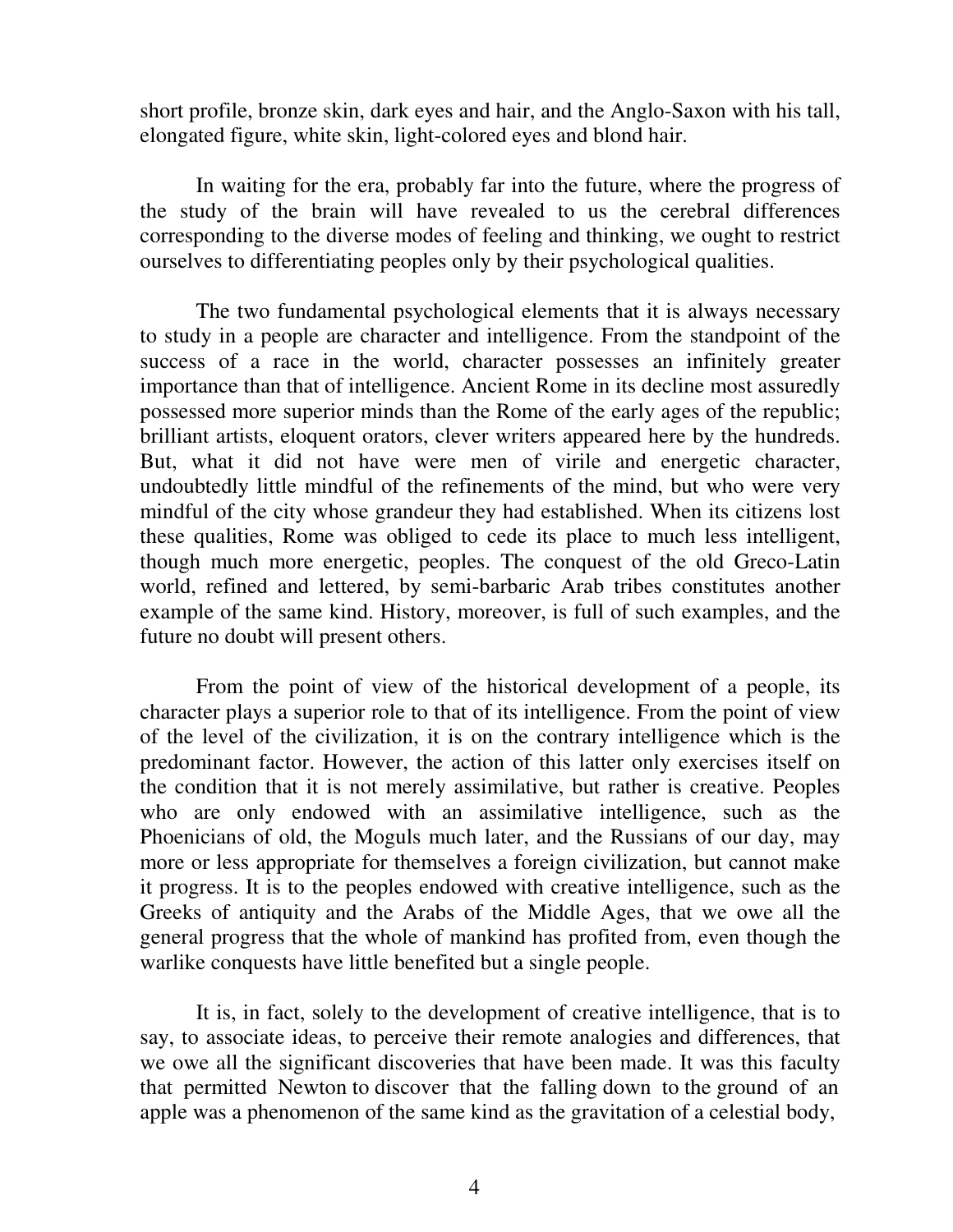as well as Franklin to recognize the analogy between and electric spark and lightning.

 The most superficial observation demonstrates very quickly that the diverse individuals who make up a race differ one from the other by their physical aspect as well as by their moral and intellectual constitution; but, a little more attentive observation soon shows that under these apparent diversities lurk an ensemble of characteristics common to all the individuals of this race, characteristics as stable as the vertebrae in the vertebrates, the ensemble of which constitutes what justly can be called the national character of a people. Whenever we speak of an Englishman, Japanese, or a Negro, we immediately attribute to him—and most often without being mistaken very much—an ensemble of general traits that are precisely a kind of condensation of the characteristics of his race. In acting in this manner, we unconsciously proceed like the naturalist who describes an animal species. If it is a question of a dog or a horse, for example, the characteristics chosen by him will be sufficiently general in order to be applicable to all the possible breeds of dogs or horses, whether it's a matter of a bulldog or a mongrel, a fine racehorse or a heavy plowhorse.

 These national characteristics, created in homogeneous peoples by the long-time continuous influence of the same milieu, same institutions, and same beliefs, plays an entirely fundamental role, although invisible, in the life of peoples. They represent the past of an entire race, the result of the experiences and actions of a whole long series of ancestors. Each individual who comes to light brings this heritage with him. During his entire existence, the past life of his ancestors, like a formidable weight, lies heavily upon all his actions. His character, that is to say, the ensemble of sentiments which guides him in life, is in reality the voice of his ancestors. This voice of the dead is all-powerful, and whenever it finds itself in opposition with the voice of Reason, it is the former which invariably triumphs. The part played by the Past is infinitely large, whereas that of the milieu operating over a short duration of one's existence is infinitely small, as is well said in the following by the poet Daniel Lesueur:

#### *For the Past in man in his Present subsists, And the deep voice which rises up from the tombs Dictates an implacable order, which no one resists.*

There are human races that are like animal species; some present many varieties while others, on the other hand, offer very few. The fewer varieties a race presents or, if one prefers, the fewer varieties it has that deviate from an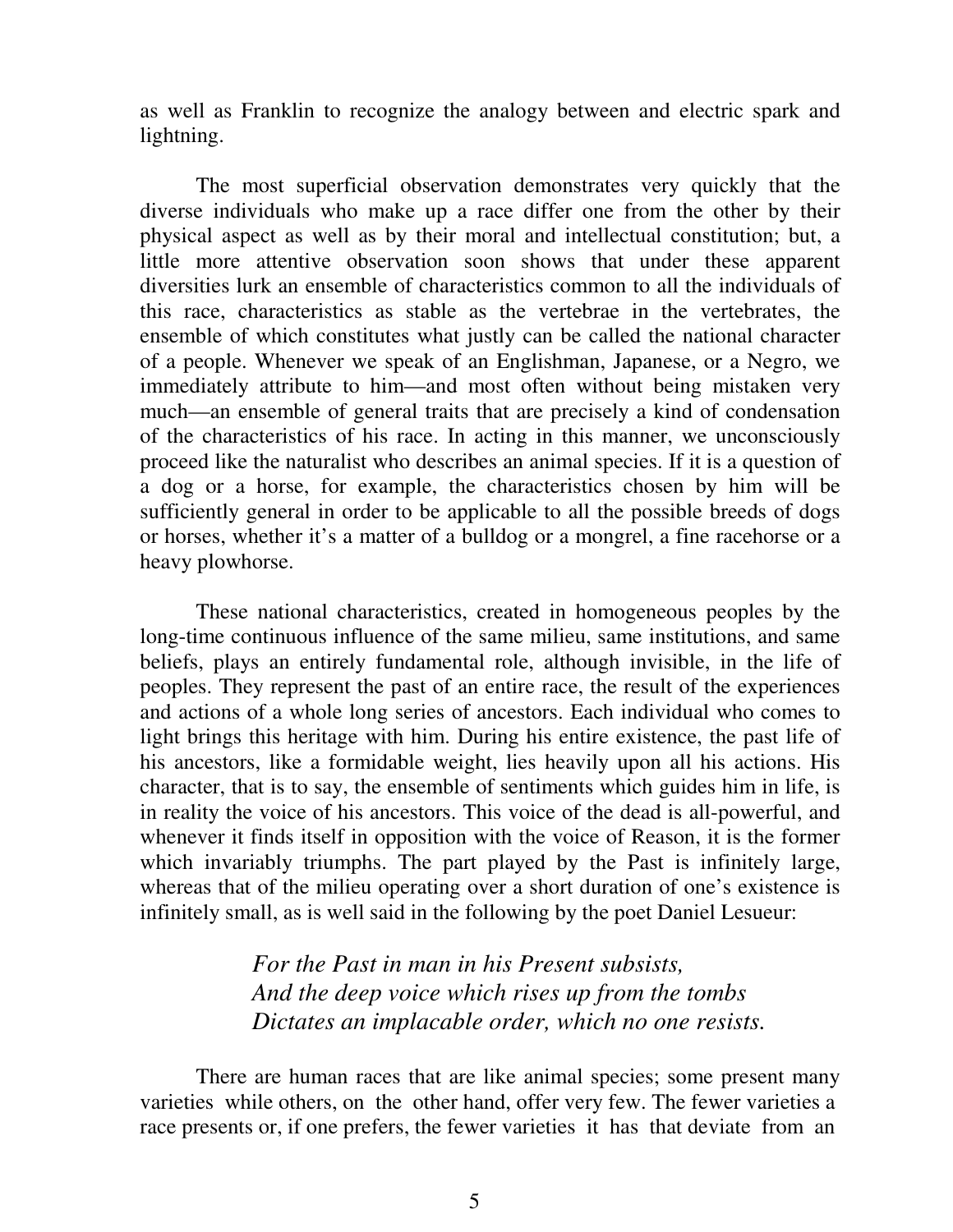average type, the more the race is homogeneous. Such is the present-day English, a blend of the ancient Breton, Saxon, and Norman who effaced themselves in forming an absolutely new and completely determined type. If, on the other hand, groups are juxtaposed without having been sufficiently interbred, the race remains heterogeneous, and the average type becomes more difficult to establish because the common traits that comprise it are less numerous. In France, for example, the Provençal is quite different from the Picard, as is the Auvergnat from the Burgundian. However, if there does not exist yet an average type in France, there at least exist average types of certain regions. Unfortunately, these types are very distinct by character and the ideas they hold; consequently, it is difficult to find institutions which are able to suit them all. Our profound divergences of beliefs and sentiments, and the political upheavals that are the consequences, owe themselves mainly to existing differences in mental constitution that only the future will perhaps be able to erase.

 It is easy to understand that the more a race is homogeneous, the more it will possess common ideas and sentiments; and consequently, the more it will be energetic and called upon to march rapidly on the road of progress. On the other hand, where the ideas, traditions, beliefs, and interests remain distinct, dissensions will be frequent, and progress will always be very slow, if not completely impeded. No other idea is more fantastical than the one of bringing under the same governmental yoke extremely different races. Even when chains are used on such peoples, the government will only succeed for an instant in imposing its rule. The history of great empires formed by dissimilar peoples will always be identical. The ones of Alexander and Charlemagne, for example, came apart when the powerful hand of their founder had ceased holding together the pieces. Among the modern nations, only the Dutch and the English have succeeded in imposing their rule over Asiatic peoples very different from them. Moreover, they have succeeded only because they are wise enough to respect the customs, morals, and laws of these peoples, leaving them in reality to administer themselves, and limit their role to touching one part of the taxes, engaging in commerce and maintaining the peace.

 One sees, by what has preceded, how it is important to study the composition of a people in order to explain its history. One also sees that the word "people" cannot in any case be regarded as being synonymous with "race." An empire, people, or State: this is a more or less considerable number of persons brought together by the same political and geographical necessities, and subject to the same institutions and laws. These persons may belong to the same race, but they may also belong to very different races. If these races are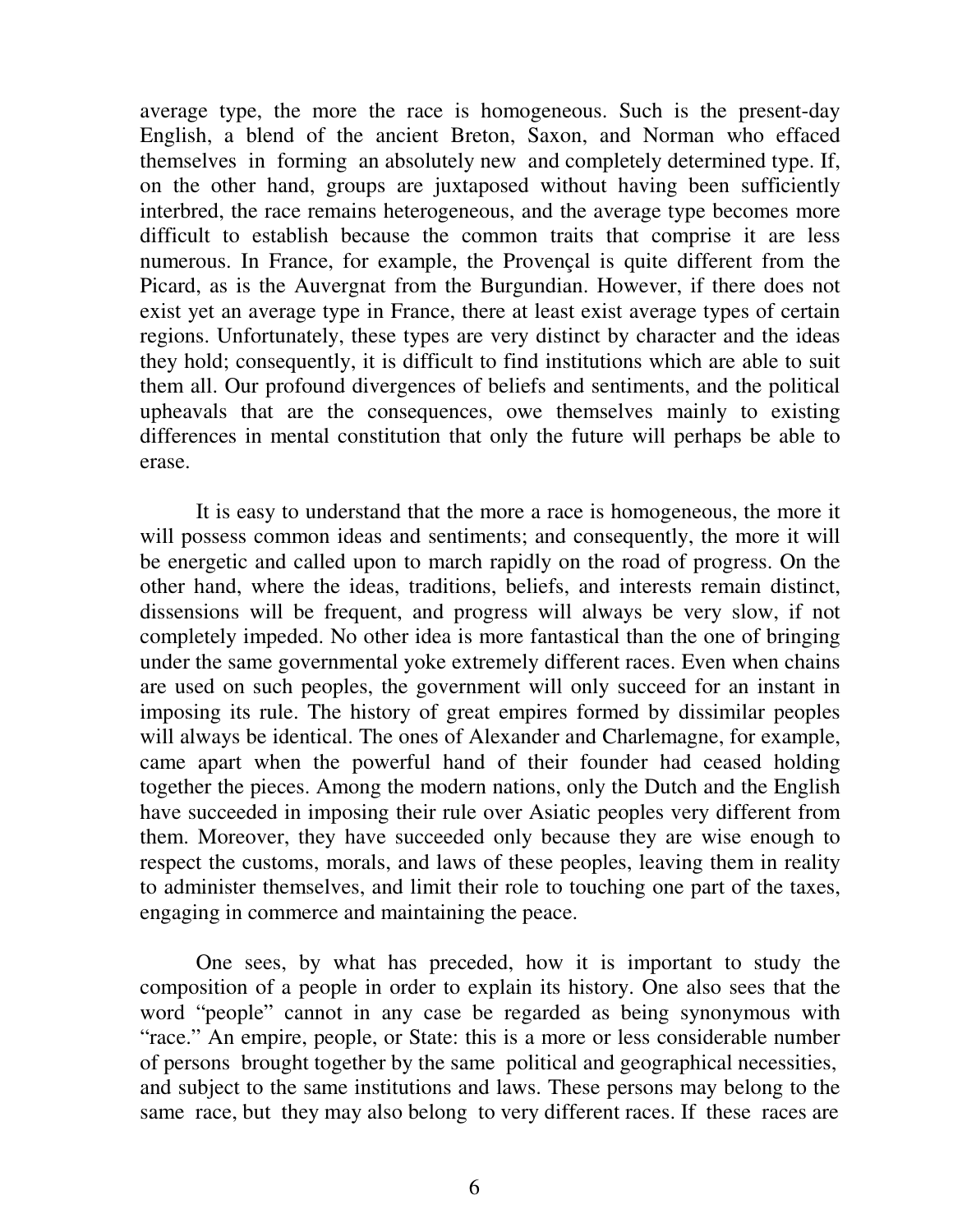very dissimilar, no blending is possible. They may, in an extremely strict sense, live side by side, like the Hindus in India, who are subject to the Europeans; but, one should not dream of providing them common institutions.

 All great empires that unite dissimilar peoples can only be created by force and are condemned to perish by violence. The only ones that are able to last a long time are those that are formed slowly, by the gradual mixing of little differing races—races which constantly crossbreed amongst themselves, live on the same soil, submit to the action of the same climate, and possess the same institutions and beliefs. These diverse races may then, at the end of several centuries, form a new entirely homogeneous race.<sup>1</sup>

 As mankind grows older, races become more and more stable and their transformations by way of intermixing become more and more rare. In prehistoric times, when man had a shorter hereditary past and possessed neither fixed institutions nor very certain conditions of existence, the environment had a much more profound action on him than it does today. Civilization has permitted man in large part to escape from the influence of the environment, but not to that of the past. The more humanity ages, the heavier the weight of heredity becomes. It is such today, that heredity alone can struggle against heredity. It can in reality only dissociate, by repeated crossbreedings, the fixed characteristics in a race by placing in opposition to it contrary characteristics.

 In order that in the intermixing of two races heredity is able to act, it is first necessary that one of them is not too numerically smaller to the other; it is then necessary that these two races do not possess a much different mental or physical constitution.

 The first of these two conditions is totally fundamental. Whenever two different races come face to face, the more numerous rapidly absorb the other. For example, living in the midst of a black population, some white families will disappear in a few generations without leaving any traces. This fate has been the one of all conquerors who were strong in weaponry, but weak in number. The only ones who have escaped this rapid disappearance, like the Aryans of old India and English today also in India, established a rigid caste system that

\_\_\_\_\_\_\_\_\_\_\_\_\_\_\_\_\_\_\_\_\_\_\_\_\_\_\_\_\_\_\_\_\_\_\_\_\_\_\_\_\_\_\_\_\_\_\_\_\_\_\_\_\_\_\_\_\_\_\_\_\_\_\_\_

<sup>&</sup>lt;sup>1</sup> The mechanism of this fusion of diverse elements of a race is quite rare to observe. I have nevertheless verified it during one of my trips abroad, in a population of out-of-the-way mountain people inhabiting a corner of Galicia, at the foot of the Tatras Mountains. I have consigned my observations in a paper entitled "On the Present Formation of a Race in the Tatras Mountains," which appeared in the March 18, 1882 issue of *Revue Scientifique*.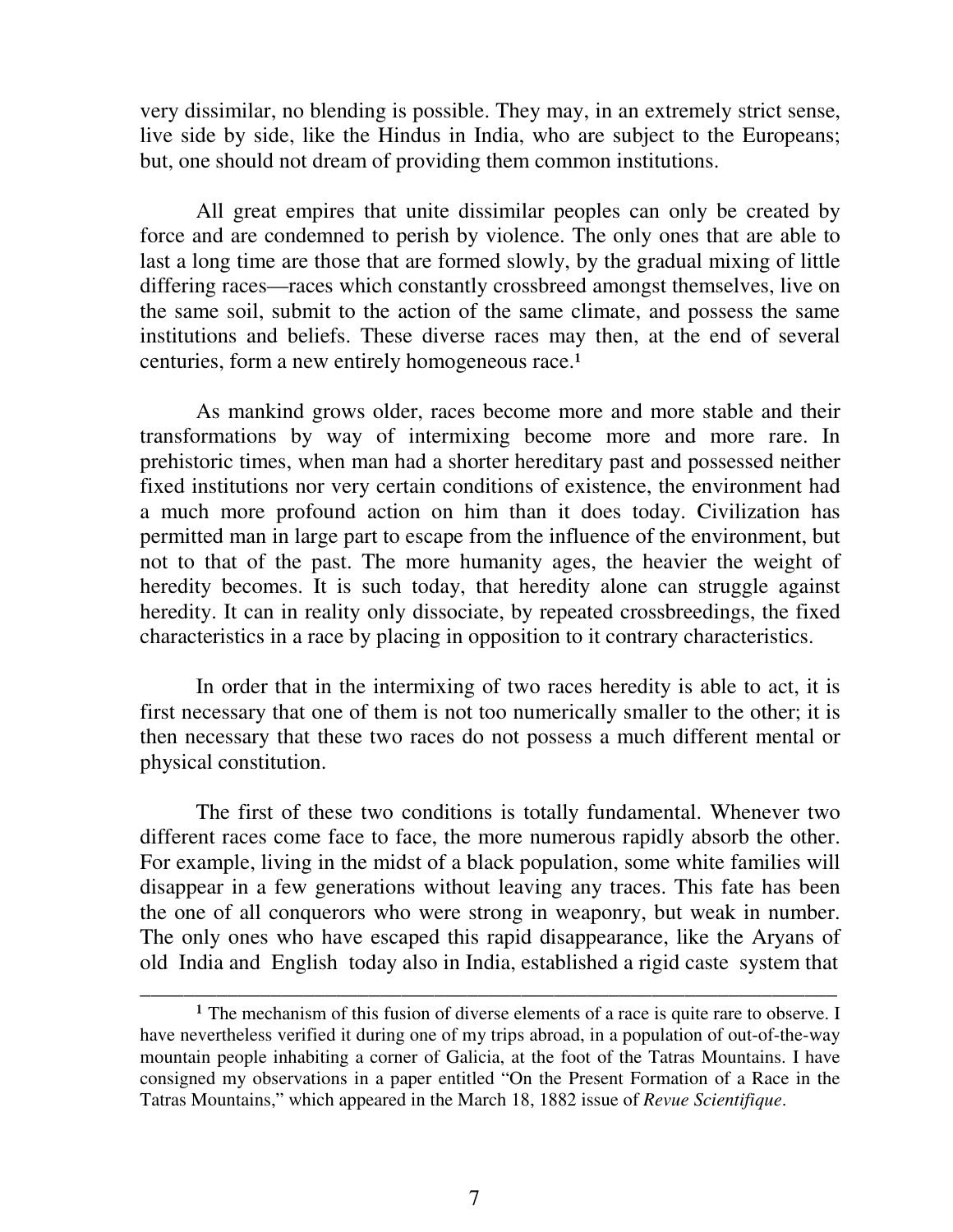prevented the crossbreeding of the vanquishers with the vanquished. The caste system having been the exception, the general rule one observes is that with the passage of a small number of generations, the conquering people are absorbed by the conquered people. It will not disappear, though, without having left civilizing traces behind. For example, Egypt, conquered by the Arabs, absorbed very rapidly its conquerors; but, the latter left behind them the most important elements of a civilization: the religion, language, and arts. An analogous phenomenon has happened in Europe among the peoples called Latins. The French, Italians, and Spaniards do not have, in reality, any trace of Latin blood in their veins; but, the institutions of the Romans were so strong, their organization so powerful, and civilizing influence so great that the countries occupied by them over several centuries have remained Latin by the language, institutions, and spirit which to them is especially suitable.

 It is not, moreover, because it is the strongest that a people imposes its civilization on another; very often it is the vanquished who impose its own on the conqueror. The Franks ended up overcoming Gallo-Roman society, but they were soon morally conquered by it. They were physically conquered before long as well, because they plunged themselves in the midst of a population much more numerous than them. This conquest of the vanquishers by the vanquished can also be observed to a much higher degree again in the Moslem peoples. It was precisely at the time that the political powers of the Arabs had completely disappeared that their religion, language, and arts spread out more and more. There are 50 million Moslems today in India, 20 million in China; and, in a slow but sure way they will end up being in Africa the civilizers of the large mysterious continent.

 Whenever races placed face to face by the happenstance of an invasion or conquest are too dissimilar, there will not be, as I have earlier pointed out, any bondage able to blend them. The only result that can occur is the extermination of the weaker race. Conquered for centuries, Ireland has never been submissive, and its population decreases each day. For entirely inferior peoples, the destruction is much more rapid yet. There are race, such as the Tasmanians, where one is unaware of more than a single representative; and it will soon be the same with the American Indians. All inferior people placed in constant contact with a superior people are condemned to perish.

 It is always by means of systematic and bloody extermination that an inferior people will disappear upon contact with a superior people; the simple action of *presence*—in order to employ a chemical term—is sufficient to bring about the destruction. As soon as the superior people establishes itself in a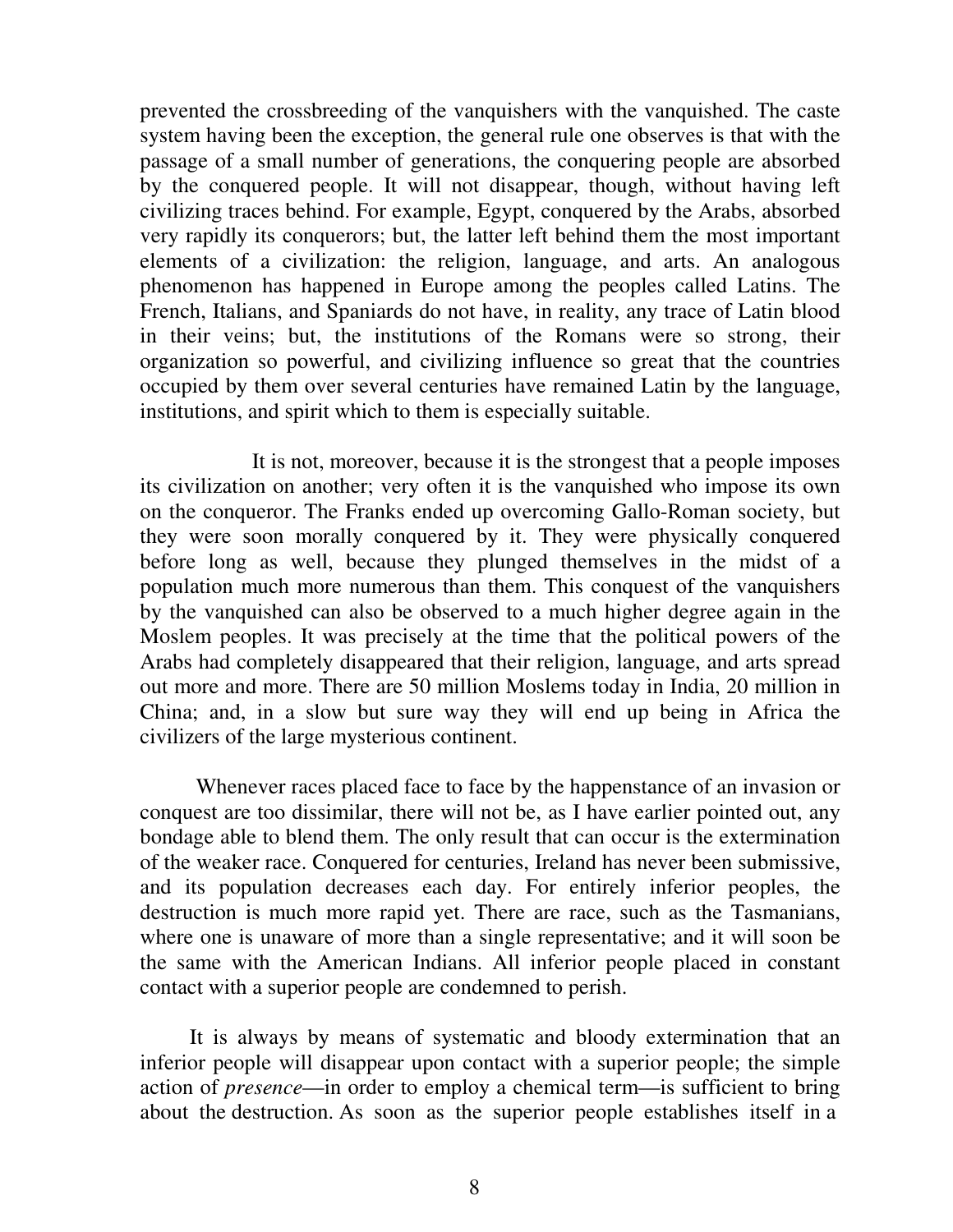

King Billy (1835-1869), the last full-blooded male Tasmanian Aboriginal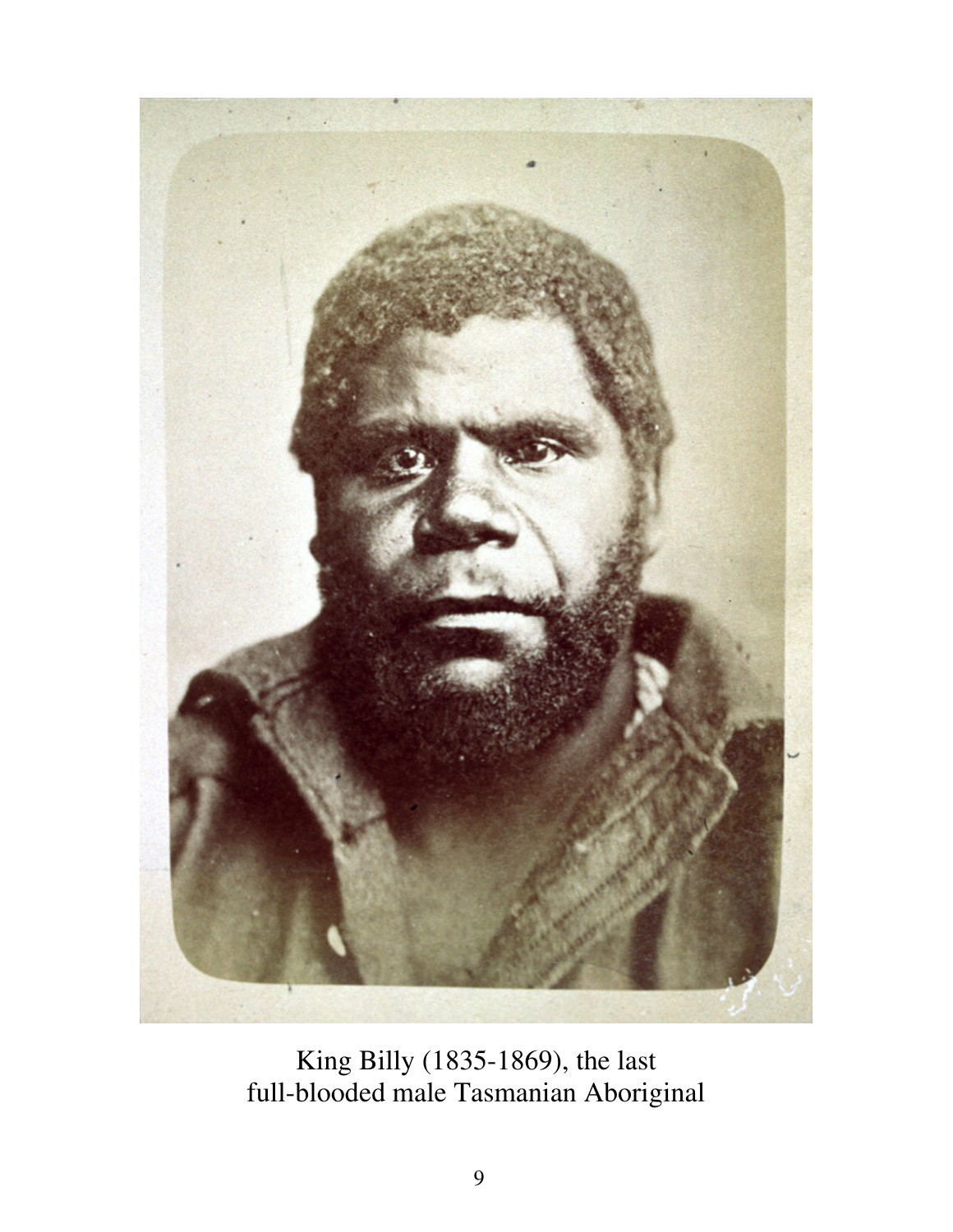barbarous land, with its complicated mode of existence and its numerous means of subsistence, it will monopolize and subdue all the living forces of the country with much more rapidity and ease than the former occupants. These latter, formerly masters of all the land's resources, end up being reduced to laboriously grubbing up the tiny leavings of the conquerors, and they find themselves in such conditions of inferiority that they die of hunger if they are not decimated by sword or the vices that the Europeans brought them—vices which constitute nearly all that they are able to borrow from complicated civilizations which the abyss of heredity separates them from.

 The methodical massacres of Indians had pretty near ceased in North America, and yet the Redskins continued to recede and diminish before the white race. Submissive to hereditary influences that had grown too heavy to allow them to transform themselves, they only knew and wished to live for hunting; now, their old hunting grounds, secured, cleared and cultivated by the Anglo-Saxons, no longer offered them the resources they formerly did. In vain fields and houses were given to them; for they lodged their horses inside the houses while they themselves continued to live in their tents, as had their fathers, and allowed themselves to die rather than put on the plow the hand that only knew how to wield weapons.

 Whenever, in spite of a great inequality of culture, two very different races happen to be brought together, the result is not disastrous for the inferior race; but, it is quite the contrary for the superior race. It soon, in fact, will disappear in order to put in place an intermediate race which, from the intellectual point of view, may represent a sort of average between the two parent races, but which, morally, is always inferior to both. The past having been dissociated by heredity, the individual floats between two different moralities and generally does not practice any. Most often what he plunges into and assumes from the races he emerged from are their vices, in other words, this morally base essence of barbarity that is met with in all peoples, whatever be their level of civilization. The products of the crossbreeding of the Hindu and the European, without speaking of the even more miserable ones resulting from the crossing of the Negro and the white, clearly show the sad results that are the consequence of such mélanges. At no time whatever have half-breeds made a society progress; the only role that they can fill is to degrade, by lowering to their level, the civilizations which by chance come to inherit them. We have an example which still remains in the present-day Hispano-American populations. The crossbreeding of the fiery and ardent Spanish race of the  $16<sup>th</sup>$ Century with inferior races has given birth to degenerate populations, without energy or prospects, and completely incapable of supplying the slightest contribution to the progress of civilization.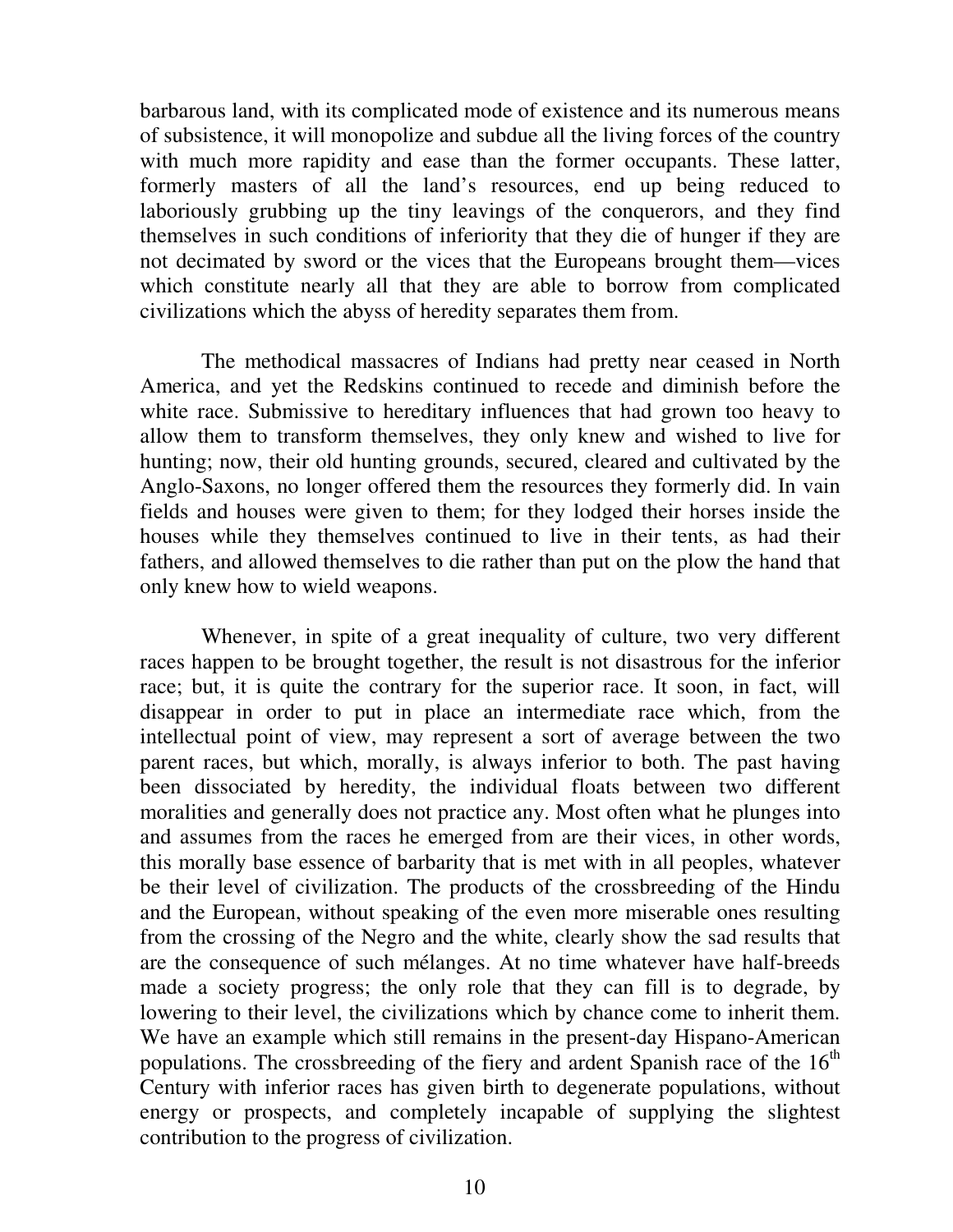The totally disastrous results that can be produced by a superior race intermixing with inferior races had been fully perceived by the most ancient civilized peoples. This was undoubtedly the origin of the caste system which prevents any union between peoples of different races, and which we find still in place in many old societies. Without mankind would perhaps have never gone beyond the dawn of civilization. Thanks to this system powerfully sanctioned by religious law, the ancient Aryans, when they penetrated into India, at the time inhabited by savage hordes with dark skin, guarded themselves against any crossbreeding and, consequently, degradation and the final absorption that menaced them. Without the caste system, the brilliant civilization that they founded on the banks of the Ganges would never have taken root, and history would not have occupied itself with them. This system therefore played, in fact, an immense role in the history of the early civilizations; if, with our modern ideas, we find it unjust, the fact is that, fortified by long-time traditions, it has outlived in many peoples the necessities that called it into existence.

 But, if the crossbreeding of races who have attained very unequal phases of evolution is always fatal, it is otherwise when these races, each possessing different qualities, are reaching nearly the same period of development; their differing qualities may then complete them very usefully. It is precisely by means of the intermixing of races already culturally elevated, and whose differing qualities are able to make these races complete, that the brilliant republic of the United States has formed a country which is bound to soon surpass all the civilized nations of the Old World. What has contributed, moreover, to the amazing strength of this people is the fact that it consists of, not only the mixture of already very developed elements (English, Irish, French, Germans, etc.), but more importantly of individuals who are themselves the results of a selection operating among the most active and vigorous inhabitants of these diverse nations. Nearly all the emigrants to the United States are bold, adventurous men who find the material horizons of their respective motherlands to be much too restrictive and limited, and also the moral horizons much too restrictive whenever religious persecution impairs the independence of their character. Hardy, ingenious, fearless, and sometimes unscrupulous, they soon ought to form a nation that no other can defeat or force into retreat. This nation's people only lack the artistic sense, which their ancestors also lacked. Indeed, it will not be from among poets, refined persons, artists, or dreamers that one may recruit these valiant adventurers who have proceeded to accomplish the conquest of an unknown world.

The various general laws that I've concisely set forth can by themselves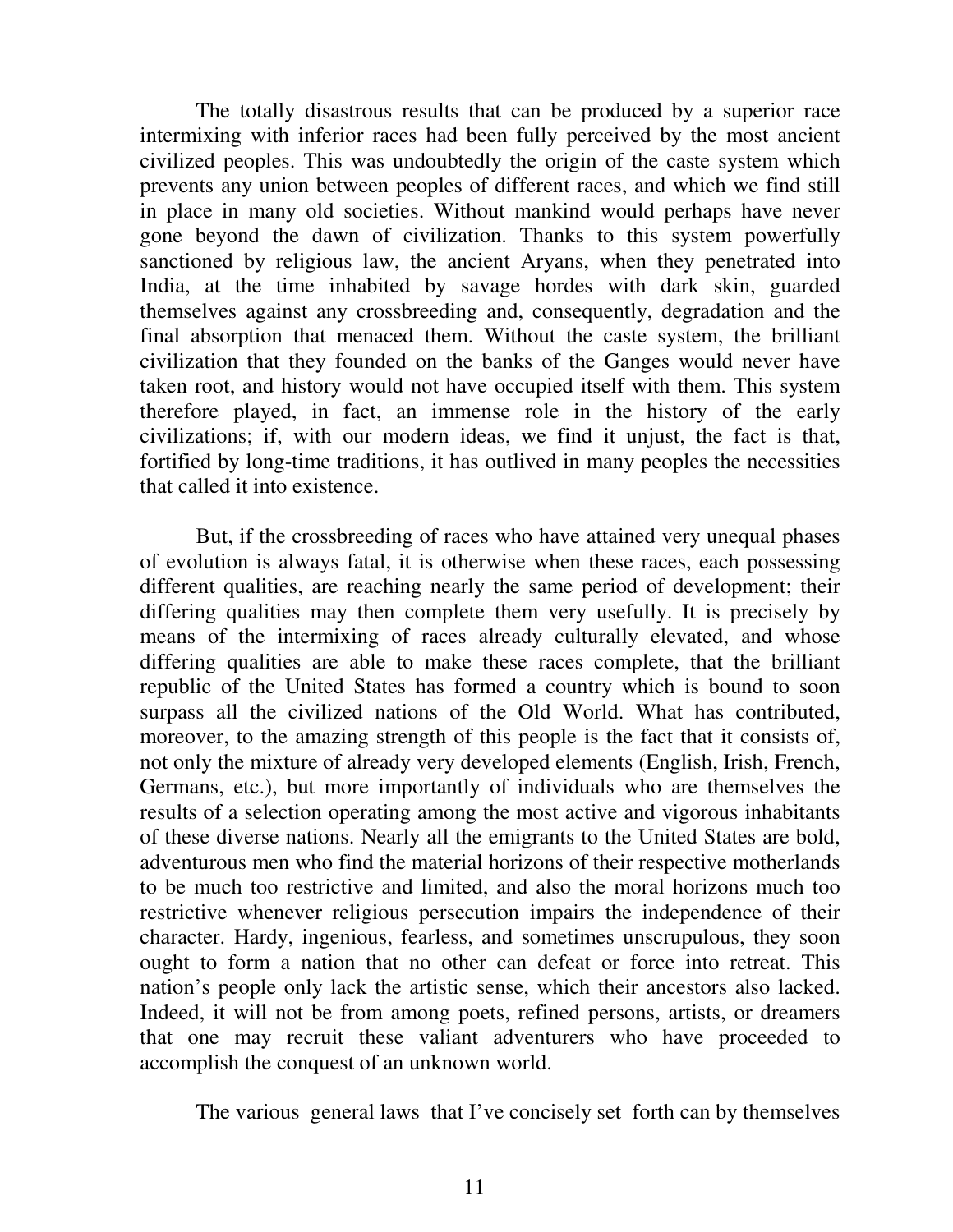provide us the explanation of a large number of historical events. They show us, for example, why one such conquest had been the origin of a brilliant civilization, and why another one, on the other hand, had led to the commencement of an era of disorder and anarchy; why the Oriental has always easily imposed his yoke and systems on other Orientals, whose mental constitution approximates his own; why, on the contrary, the battles between Westerners and Orientals have possessed such a fierce quality and invariably conclude with the unmerciful crushing of the vanquished. These laws also tell us why a certain people has been a colonizer and has known, whether naturally, if it is of the race of the conquered, and whether therefore to respect the customs, beliefs, and morals of the vanquished if this race is too foreign to it, in order to maintain its authority over neighboring nations.

#### **III.**

Before laying aside the generalities on this question of race, capital in the history of civilizations, I wish now to say a word on the great problem which consists in knowing whether the progressive development of humanity has as an effect the tendency to equalize races or, on the contrary, to differentiate them more and more. The answer is easy to foresee. The higher level of human culture is ever advancing; but, by this same fact, and since there are always nations who occupy the lower echelon, the abyss between these latter peoples and the superior races is each day becoming deeper. Most certainly, progress expands, even for the most backward human groups. But, the law of this progress is that its march accelerates in proportion as it advances. The superior races are now taking evolutionary steps of giants, whereas the others still require the many centuries that we have already traversed in order to be at the point where we are. And when will these lower races arrive here, where we are? Undoubtedly, much farther into the future than today, if we have not disappeared by then.

 It clearly results from the preceding that in proportion as the various human races civilize themselves, far from marching towards equality, they tend to differentiate themselves from each other more and more. The same reasoning, moreover, is applicable to individuals. Civilization cannot have an equal effect on unequal intelligences, and because the most developed are necessarily bound to benefit more than those who are the least, one easily sees that the difference which separates the two groups must considerably increase with each generation. This difference increases in proportion as the division of labor, by condemning the lower ranks of society to a uniform and identical manner of work, tends to destroy in them all intelligence. It is necessary for the engineer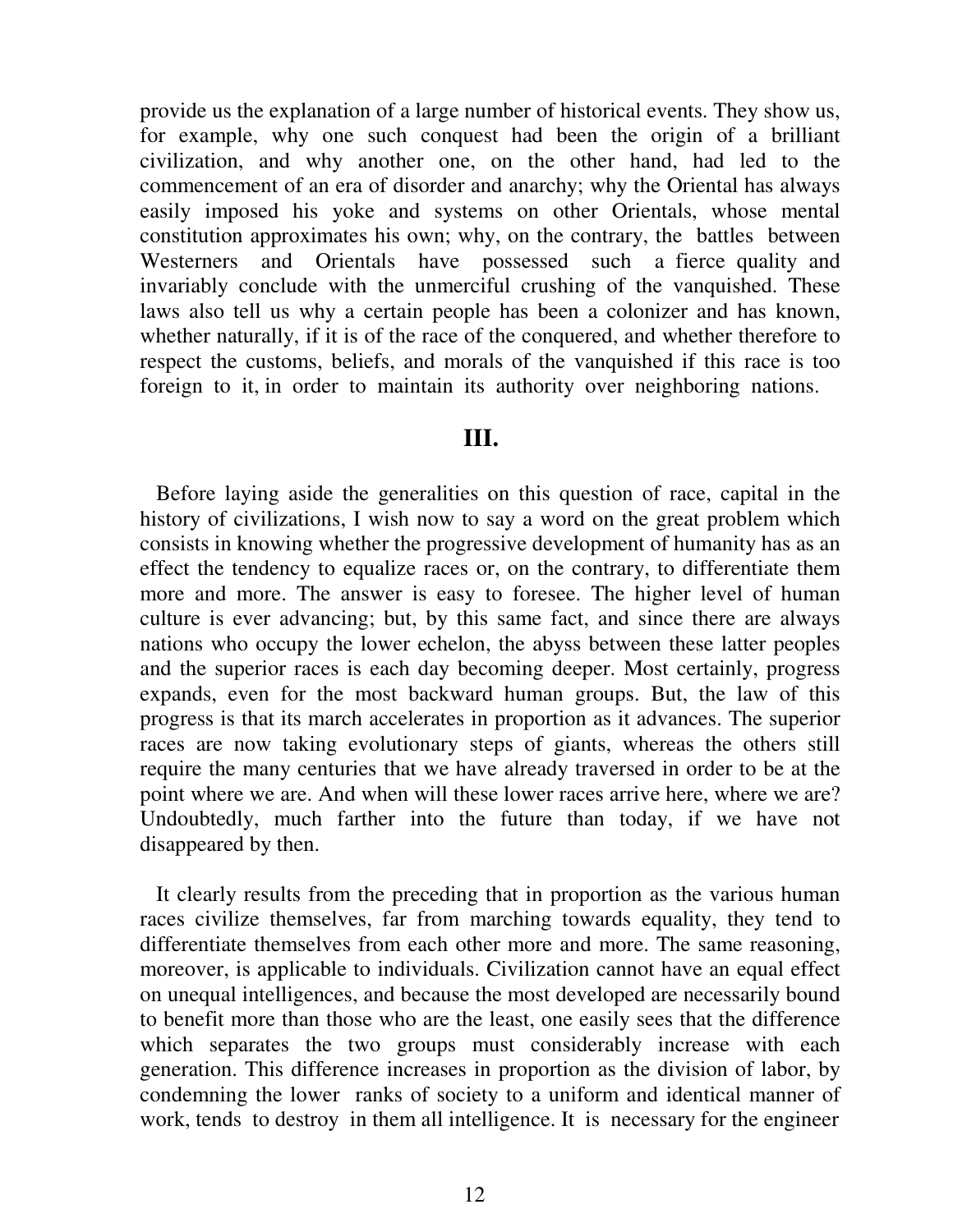of our day, who contrives a new machine, to possess much more intelligence than the one of a century ago; but, in return, it requires much less intelligence for a modern worker to make a detached piece of a watch that he fabricates during his entire life than was required of his ancestors, who were obliged to fabricate the entire watch.

 Progressive differentiation between the races, progressive differentiation between individuals, and progressive differentiation between the sexes: such are the inevitable consequences arising from the progress of civilization. Against such consequences our vain reveries of egalitarian democracy are unable to prevail. Nature pursues its way without concerning itself with our theories, and we need to fully engage ourselves in its laws if we do not wish to be smashed by them.

 The preceding considerations are not only based on theoretical reasons; we have tried—for a long time already—to also strengthen them by coming up with anatomical evidence. The study of the skull among the human races shows us that if, in savages, all the skulls of the diverse individuals vary very little in their dimensions, in our civilized societies the skull dimension differences are sizable. Between the higher ranks of a society and its lower ranks, the anatomical abyss is as immense as the psychological abyss, and the progress of civilization deepens and widens more each day.

 If, as I have pointed out, persons of the same race tend to greater differentiate themselves the more they become civilized, we are able to conclude that the more a race is civilized, the more considerable will be the intellectual differences that the individuals of this race present. Without a doubt the average level rises also; and anatomy instructs us, in fact, that the average skull capacity of Europeans is a little higher to that of savages. However, it also shows us that the average increases quite slowly, whereas the difference in capacity between the most voluminous and smallest skulls of the same race tends to considerably increase with the progress of civilization. The comparative psychology of peoples confirms these anatomical observations, and, based on the many observations I have made during my travels, I have come to the conclusion that the average social ranks of the Asiatic peoples— Chinese, Hindus, etc.—are not inferior to the corresponding social ranks of Europeans. The real difference that exists between these populations and ourselves is that the former do not possess those superior men (the true incarnation of the powers of a race) to whom we owe the great discoveries which each day elevate the level of civilization. Such minds are met with more and more rarely the further down the ladder of races one descends, and one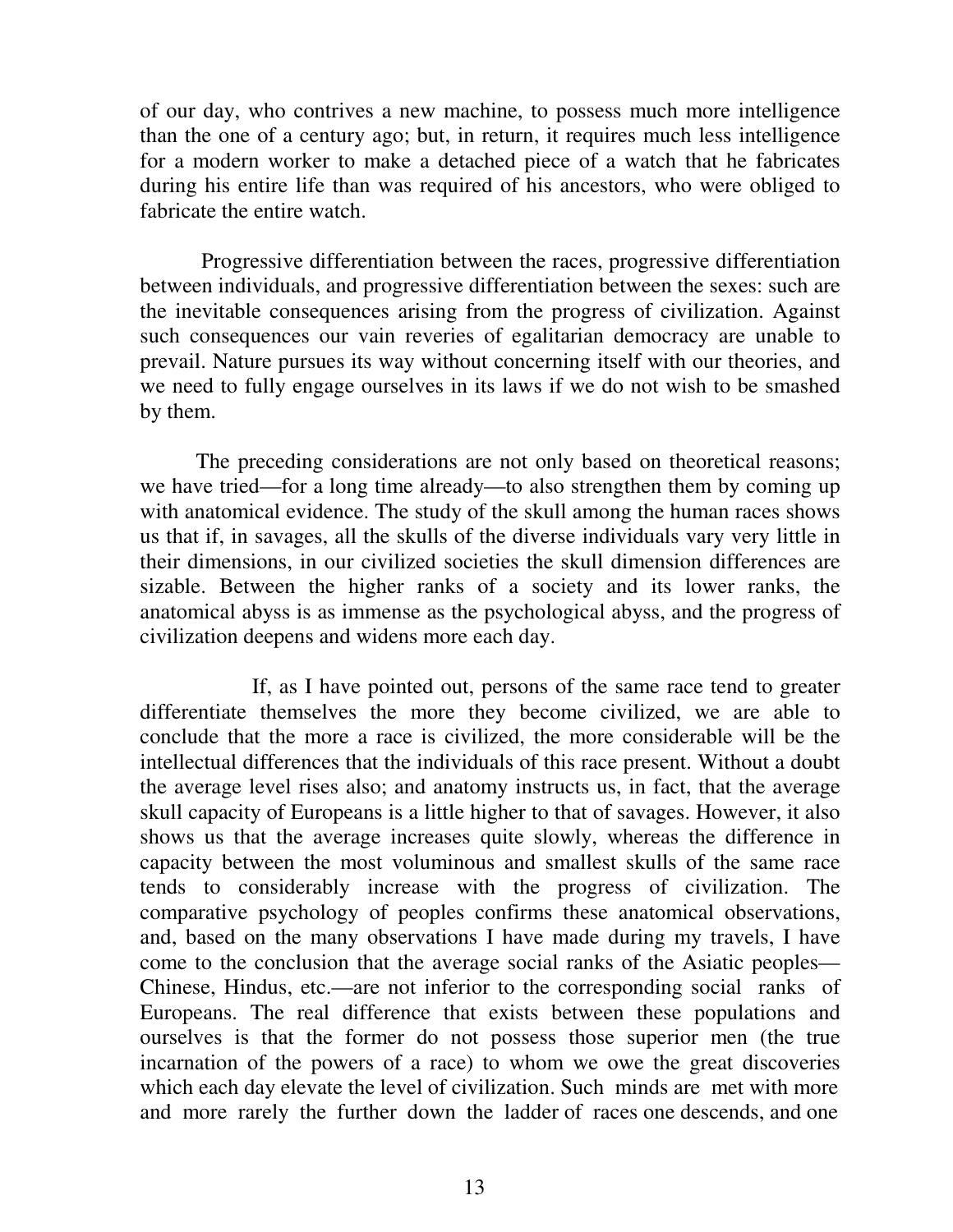never finds persons of extremely high intelligence among savages. It is this number—that is, the number of very highly intelligent persons—that provides the measure of the level of a people.<sup>1</sup>

 The study of all civilizations proves that it is, in fact, a very small in number elite which is responsible for all the progress accomplished. The masses only benefit from this progress; however, they are hardly fond of exceeding it, and the greatest thinkers and inventors have very often been its martyrs. Nevertheless all generations, the entire past of a race, are elevated by these smart talents who are the marvelous flowers of the old human parent-stock. They are the true glory of a nation, and everyone, including the most humble, should be proud of them. They do not appear by chance or by some miracle, but rather represent the synthesis of a long past. To favor their birth and development is to favor the birth of progress which will benefit all mankind. If we allow ourselves to be too dazzled by our dreams of universal equality, we will be the first victims. It is the obscure and hard-to-accomplish dream of vulgar mediocrities; only the ages of savagery have realized it. In order for equality to reign in the world, it will be necessary to lessen little by little all that makes up the value of a race to the much lower level which it had once occupied. To elevate the intellectual level of the meanest peasants to the genius level of a Lavoisier will require centuries, whereas in order to destroy such mind, only a second and the blade of a guillotine is sufficient.

 If, however, the role of superior men is considerable in the development of a civilization, it is not in the meantime totally such as one generally believes. Their action consists, I shall repeat again, of synthesizing all the efforts of a race; their discoveries are always the result of a long series of earlier discoveries; they construct an edifice with stones that others had slowly carved. Historians—whose understanding is generally quite simplistic—have always believed one must fasten before each invention the names of a person; and yet, among the great inventions that have transformed the world, such as the steam

\_\_\_\_\_\_\_\_\_\_\_\_\_\_\_\_\_\_\_\_\_\_\_\_\_\_\_\_\_\_\_\_\_\_\_\_\_\_\_\_\_\_\_\_\_\_\_\_\_\_\_\_\_\_\_\_\_\_\_\_\_\_\_\_

<sup>&</sup>lt;sup>1</sup> Most of the ideas contained in this paper, notably the progressive differentiation of races, individuals, and the sexes with the progress of civilization, are the result of my personal researches. The reader who entertains an interest in this subject will find my ideas developed in the following works of mine: *Anatomical and Mathematical Researches into the Laws of the Variations of Brain Volume and their Relation to Intelligence* (*Revue D'Anthropologie*, 1879); *On the Capacity of the Skull of a Certain Number of Celebrated Men* (*Bulletins of the Anthropology Society of Paris*, July 3, 1879); *On the Present Formation of a Race in the Tatras Mountains* (*Revue Scientifique*, March 18, 1882); *Applications of Psychology to the Classification of Races* (*Revue Philosophique*, July, 1886); *Present-day Anthropology and the Study of Races* (*Revue Scientifique*, December 17, 1881).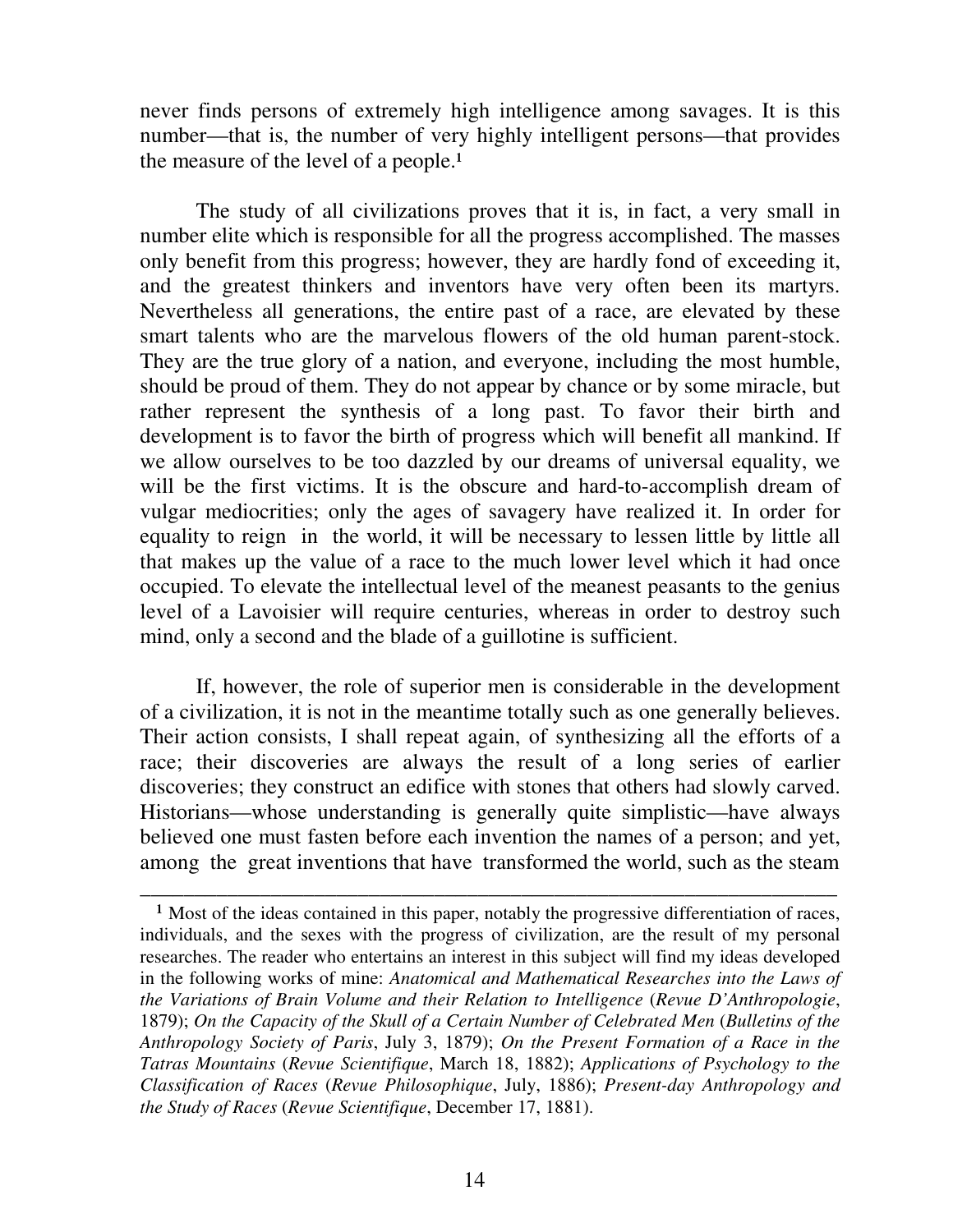engine, printing press, telegraph, and gunpowder, there is not a single one that we are able to say has been created by one man alone. When one studies the origin of such discoveries, one always sees that they are born from a long series of preparatory efforts: the final invention is only a crowning. The observation of Galileo respecting the isochronism of the oscillations of a suspended lamp facilitated the invention of extremely accurate chronometers, which produced for the mariner the possibility of his finding a safe route across the ocean. Gunpowder is like Greek fire slowly transformed. The steam engine represents the sum of a series of inventions of which each one has required an immense amount of work to create. An ancient Greek, had he 100 times the genius of Archimedes, would not have been able to conceive in his mind the locomotive. It would not at all have even served him to conceive it because, in order to bring into fruition the idea, it would have been necessary for him to await the machinery realized from the progress that has required 2000 years of effort.

 Contrary to what most people believe, the political role of great men of State is no less independent from the past than the one of the great inventors. Blinded by the glitter of these powerful movers of men who transform the political existence of peoples, writers such as Hegel, Carlyle, Cousin, etc. have desired to make them into demigods before whom all must bow and whose genius alone modifies the destiny of peoples. Such political leaders may, undoubtedly, destroy a society or disturb its evolution, but it is not given to them the means to alter the course. Indeed, the genius of a Cromwell or a Napoleon does not know how to accomplish such a task. Furthermore, the great conquerors might destroy by fire and the sword cities, people and empires, just like a child might burn down a museum stuffed with art treasures; but, this destructive power ought not to delude us concerning the magnitude of their role. The role of great political leaders is only lasting when, like Caesar or Richelieu, they know how to direct their efforts according to the sense of the needs of the moment; in general, the true cause of their success has already been set in place well before their arrival onto the scene. For example, two or three centuries earlier Caesar would not have been able to bring the great Roman Republic under the role of a single master, and Richelieu would have been powerless to realize French unity. In politics the truly great leader is the one who has a presentiment of the needs that have arisen, the events that the past has prepared, and shows the way in which he must engage himself. Nobody will perhaps see this way, but the inevitabilities of evolution are bound ere long to drive peoples to the destinies over which the leaders preside. In short, men of State, just like the great inventors, synthesize the results of a long interior labor.

It will not be necessary, however, to extend any further such analogies.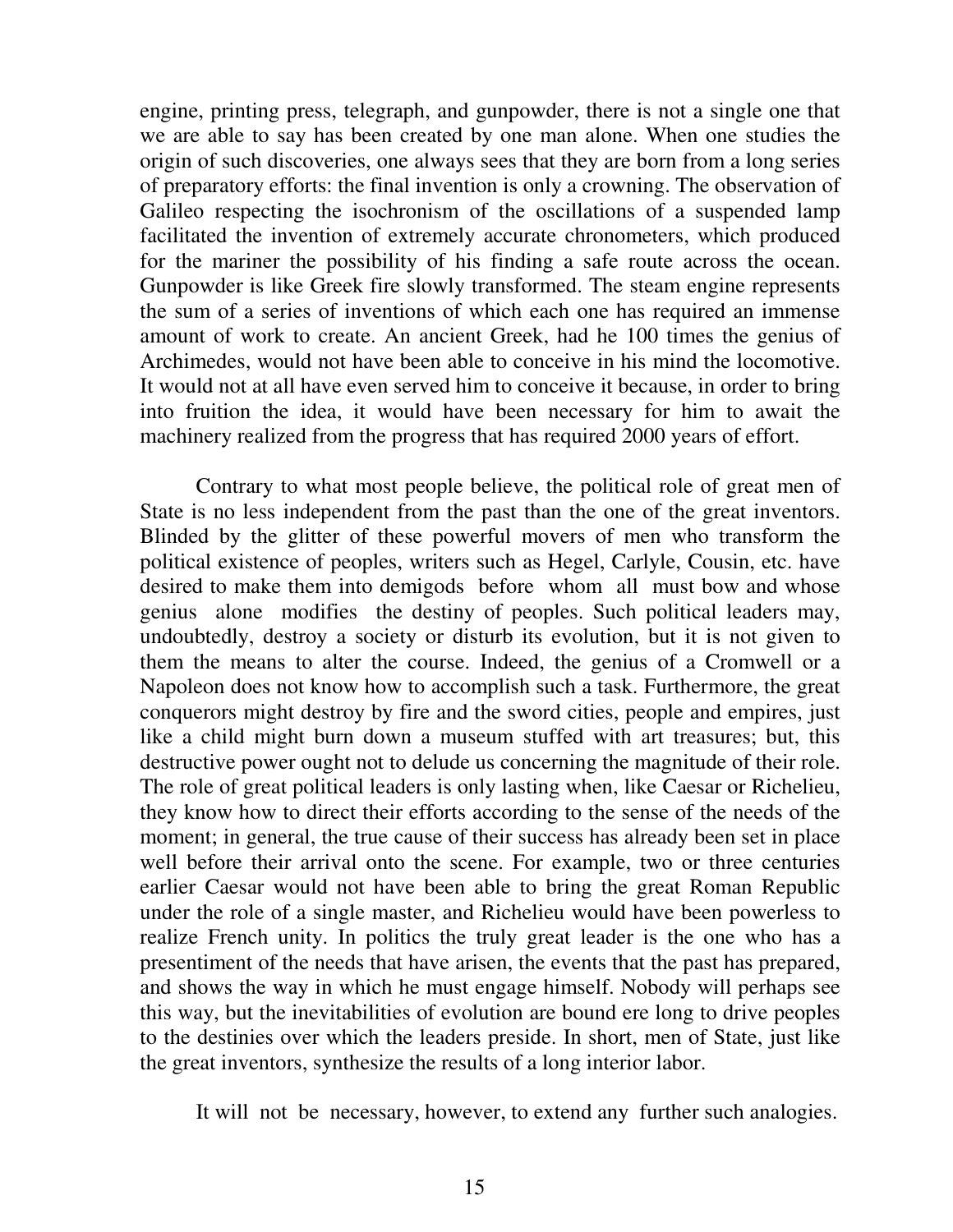While great inventors play an important role in the evolution of civilization, they don't play any apparent role in the political history of peoples. The superior men to whom are owed, from the plow to the telegraph, the great discoveries that are the common patrimony of mankind, have never possessed the qualities of character necessary for establishing a religion or conquering an empire, that is to say, for changing visibly the face of history. The thinker sees too well the complexity of problems in order to ever possess very deep convictions, and too few political aims seem to him deserving of his efforts to pursue them in any sort of lively manner. While inventors are able to transform a civilization, only fanatics, those with a narrow intelligence but energetic character and strong passions, can establish religions, empires and throw the world into upheaval. Indeed, it was the utterances of a hallucinatory— Mohammed—which created the force necessary to triumph over the old Greco-Roman world; in addition, it was an obscure monk—Luther—who put Europe to fire and the sword. For sure it is not among the masses of mankind that the feeblest echo of the voice of a Galileo or a Newton will ever he heard. Yes, genius inventors can transform a civilization, but it is the fanatics and hallucinated who create history.

 For the philosophers History, such as what appears in books, is composed of a long account of the battles sustained by man in order to create an ideal, adore it, and then destroy it. And under the consideration of pure science, do such ideals have any more value than the empty mirages created by the light reflecting off the shifting sands of the desert?

 It is nevertheless the great hallucinators, creators of such mirages, who have the most profoundly transformed the world. From the bottom of their tombs, they still weigh down the soul of the masses under the yoke of their ideas. Without being unappreciative of the importance of their role, we must not forget that with respect to the task they have accomplished, they have only succeeded in accomplishing it because they have unconsciously embodied and expressed the dominant ideal of their race and times. Indeed, one can only lead a people who embody one's dreams, as the following examples illustrate. Moses had represented for the Jews their long-held desire for deliverance from enslavement by the Egyptians. Buddha and Jesus were able to comprehend the infinite miseries of their times and conveyed in religion the need for charity and pity which, in periods of universal suffering, begins to force its way through into the world. Mohammed realized by the unity of belief the political unity of a people divided into thousands of rival tribes. The soldier of genius who was Napoleon embodied the ideal of military glory, revolutionary propaganda, and